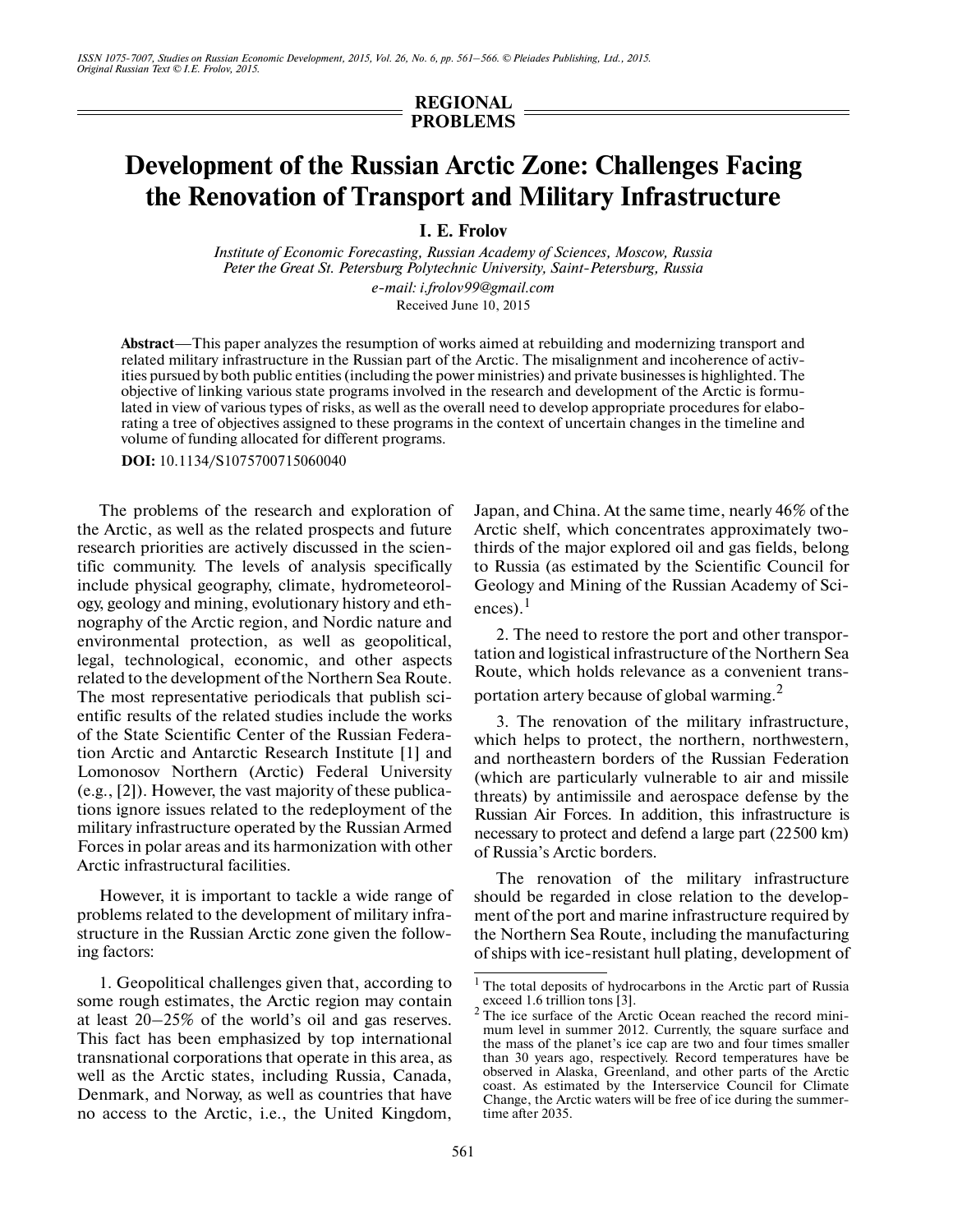hydrographic and hydrometeorology navigation sup port and communication means, construction of col located military facilities technologically linked to the facilities that support the exploration and develop ment of mining fields, as well as the scientific work focused on the development of the Arctic (including basic research on iceberg glaciers, Arctic climate change patterns, and geological, seismic, oceano graphic, meteorological, biological, and environmen tal trends).

In Soviet times, the Northern Strategic Aerospace Area, which included Greenland, Canada, and Alaska areas, $3$  was considered to be of the foremost posts through which the opponent aircraft could reach the industrial and administrative center of the country. Only the western sector of the Soviet Arctic was defended by five battalions and sixteen radiotechnical platoons of the 4th Air Defense Division (Novaya Zemlya, Belushya guba), as well as multiple anti-air craft missiles and interceptors.

The division had a number of radar stations that were scattered across the icy islands and capes. Gra ham Bell Island (archipelago of Franz Josef Land), Nagurskoe village based on the northern tip of Alex ander Island of Franz Josef Land archipelago), Belyi Island in the Kara Sea, Cape Marresale (Yamal Penin sula), and Ust'-Kara village (Nenets Autonomous District) were included in the first line of radar cover age. The second line was covered by the radiotechnical troops deployed at Cape Zhelaniya, in Russian harbor at Cape Nicholas (Novaya Zemlya archipelago). The third line was operated by the units of the 10th Air Defense Army stationed on the mainland Arctic coast of the Soviet Union. The evacuation of the mil itary units started in 1992. The General Staff of the Russian Army ordered the air defense units to leave the airports, stations, control points, and housing (living houses, barracks, and canteens) based on Graham-Bell, Nagurskoe, Cape Zhelaniya, Russian Harbour, and Cape Nikolai starting from January 1, 1993. Russia's existing capacity and resources are significantly smaller than those of the Soviet Union. Although this fact can be considered an obstacle, it does not change the need to return Armed Forces to the Arctic region in order to ensure its complex development. An important step in this direction has been the resolution "On the State Commission for

Arctic Development," adopted by the Russian Fed eration's Government Decree No 228 of 14 March 2015, pursuant to the related Presidential Decree of February 3, 2015 [4–5]. The first meeting of the Commission was chaired by Deputy Prime Minister Dmitrii Rogozin April 14, 2015.

The Commission is responsible for the coordination of activities implemented by federal and regional agencies involved in the exploration of the Arctic. The Commis sion's decisions are binding for all agencies. (Presidential and governmental acts may be issued to implement them). The Commission meets at least once every 6 months and the presidium is responsible for its operational manage ment. The Commission's mandate covers socioeconomic and political issues, including military aspects of regional development. The Commission will assess the effectiveness of using Arctic resources and decide on the development and implementation of priority investment programs. The Chairman of the Commission has five deputies, i.e., the Russian Federation's ministers, who are responsible for natural resources and the environment, energy, economic development, and transport; there is also and a Deputy Sec retary of the Russian Security Council. Overall, the Com mission consists of more than 60 members, including repre sentatives of key state-owned enterprises such as Gazprom, Rosneft, and Transneft. Governors and representatives of the Ministry of Defense, Federal Security Service of the Russian Federation, Presidential Administration, and other public authorities are also members of the Commission.

According to Rogozin, the total amount of funding to be allocated for various activities of sector programs that support the development of the Arctic region in the 2015–2020 will amount to approximately 222 bil lion rubles, including federal budget funding (approx imately 160 billion rubles) [6].

This paper reviews the issues related to the develop ment of the coastal infrastructure of the Northern Sea Route and the military infrastructure.

*Modernization of the infrastructure and ship building base of the northern sea route.* In our opin ion, the target function related to modernizing and developing the infrastructure for the Northern Sea Route should be the creating a backbone transport corridor, which connects two extreme regions of Russia, i.e., the northwest and the Far East. It is necessary to take a scientific approach to this issue and rely on a dedicated state support system. In that case, in the long run, it will be possible to create a special northeastern technological arch that would enrich the existing Northern Sea Route with new engineering and building technology, and commu nications, and connect the northwest European part of the country's with its Far East regions through the Arctic.

From this perspective, the Northern Sea Route could compete with the traditional marine route,

<sup>3</sup> The total land and water surface of the foreign part of the Northern Strategic Aerospace Area is about 84 million sq. km. The land terri tory represents one third of the area. The Northern Strategic Aero space Area covers the aerospace of North and Central America, the Arctic Ocean, the eastern Pacific and western Atlantic. It also extends to the territory of the western, eastern, and inner regions of Russia. More than 30 countries and territories with a population of over 510 million people are located in the foreign part of the North ern Strategic Aerospace Area.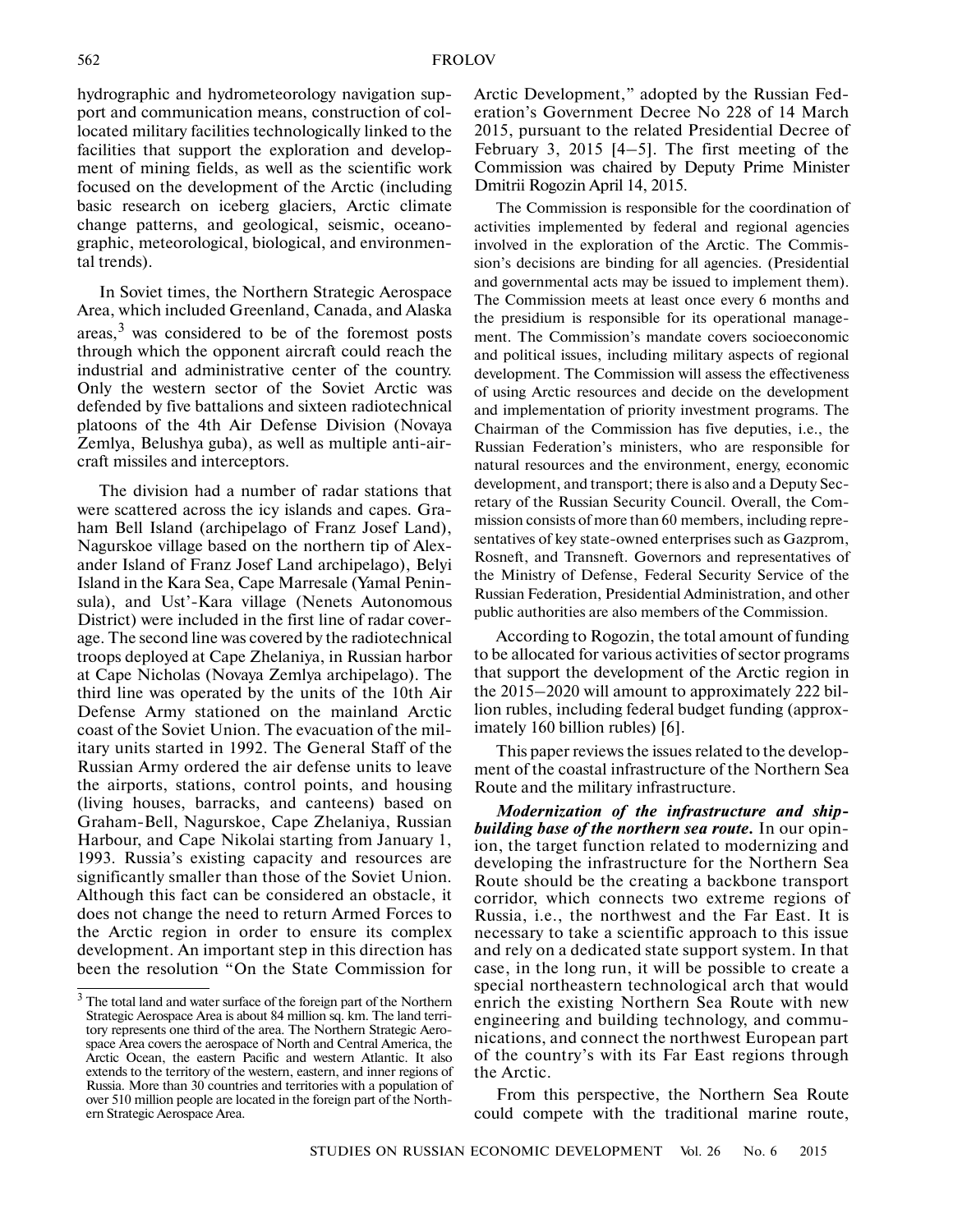which connects Asia and Europe via the Suez Canal.<sup>4</sup> Given the rising temperatures and ice melting, the Northern Sea Route is getting safer, easier to navigate, and more commercially attractive. The real prospects of a new traffic artery that delivers hydrocarbons mined in the North of Russia to its foreign partners are emerging, as this option may be cheaper than building oil and gas pipelines.

In 2010–2013, the number of vessels and the vol ume of goods transported through the Northern Sea Route increased rapidly. In 2010, only ten commercial vessels (two and five vessels in 2007 and in 2009, respectively) used this route, whereas their number increased to 71 in 2013.<sup>5</sup> For the first time ever, oil was shipped during the wintertime. A gas carrier of the Aframax standard and the Panamax tanker used the route that was previously considered impossible (by world standards, these tankers are of average tonnage; however, under the conditions of the North, they are considered to be ultra-large). However, in 2014, the Russian government abolished subsidies allocated for the icebreaker escort of cargo ships as one of the aus terity measures. This has led to a sharp increase in tar iffs to a level that was almost unacceptable for shipping companies. As a result, only 30 ships used the North ern Sea Route in 2014.

In this context, it should be noted that Russia is currently not prepared to transform its national trans port route into a global trade corridor. For example, Russia is not capable of guaranteeing the full safety of maritime navigation given than depth measurements have not been made in the Arctic since the 1990s– 2000s. The coastal infrastructure of the Northern Sea Route (ports, means of navigation, hydrographic, and hydrometeorological support and communication) is dilapidated. Most of the remaining infrastructure has become outdated in the post-Soviet era. Almost all meteorological stations were closed in the 1990s. At present, many stations were recreated by Rosneft on the Belyi Island in the Kara Sea, Zhokhov Island in the East Siberian Sea, Preobrazheniya Island in the Laptev Sea, and on the Novaya Zemlya archipelago.

To create an effective transport corridor, it is neces sary to modernize the existing Arctic ports in Kha tanga, Tiksi, Pevek, Dudinka, and Dixon Island. It is also necessary to develop new port facilities and road stead shipping terminals. The Northern Sea Route has to be brought in line with the current requirements of the international navigation system. Specifically, it should be possible to ensure loodsman, icebreaking, maintenance, and repair services at each port. For this purpose, it is necessary to restore the entire system of icebreakers, ice detection aircraft, hydrographic ser vice, hydrometeorological support, rescue infrastruc ture, and drifting stations that help forecast ice condi tions. However, a positive signal has come from by the Government of the Russian Federation, which has allocated 205 million rubles for the drifting North Pole station under the Hydrometeorology and Environ mental Monitoring subprogram. This funding will be used to relaunch the station's activity [7].

The Arctic fleet, particularly the nuclear icebreaker fleet, requires urgent modernization. <sup>6</sup> The annual growth of transit traffic through the Northern Sea Route may be limited by the lack of modern icebreakers. According to some optimistic forecasts, 8–20 million tons of cargo will be annually transported through the Northern Sea Route in 2020–2030. By 2016, icebreaking support will be needed at least 100 times a year. This number is expected to reach 200–250 by 2030.

To ensure a reliable year-round operation of the Northern Sea Route, it is necessary to dispose between one and three nuclear-powered icebreakers with the capacity of 110 MW, ice passability of more than 3–5 m, and a width of 33–35 m. In addition, five to six nuclear icebreakers with capacity of 60–65 MW, ice passability of 3–4 m, and a width of 30–33 m are needed<sup>7</sup>. However, due to the crisis and manufacturing difficulties,

<sup>&</sup>lt;sup>4</sup> Traditionally, Hamburg-Yokohama is considered to be a reference route, which goes through the Suez Canal and the Medi terranean Sea. The length of this route is 11400 nautical miles. The journey between these two cities through the Northern Sea Route is almost two times shorter (6600 nautical miles). How ever, this option has a significant limitation due to difficult ice conditions. Therefore, the biggest part of the journey requires accompanying by an icebreaker, which is an additional cost. Furthermore, the ship owner has to bear additional costs incurred by insurance premiums. At the same time, time saving varies between seven and 22 days per trip and represents a signif icant advantage, which helps reduce the overall cost (calculated for three vessel trips per year) by USD 18–20 million annually. Savings on fuel costs accounts for nearly 800000 USD for one way only.

<sup>&</sup>lt;sup>5</sup> Experts' statistical assessments of transits through the Northern Sea Route vary. Some analysts ignore trips that include a stop in ports on the way to the final destination. Other researchers do not count the ships that navigate without sup port of an icebreaker. Finally, some experts consider a trip from Murmansk to Vladivostok a coastal rather than transit journey. This paper relies on the calculation method proposed by the information office of the Far North Logistics Center in Norway.

 $6$  At present, Russia has the largest icebreaker fleet (nearly 40) vessels of various classes and purposes) and the world's only nuclear icebreaker fleet (four nuclear-powered icebreakers and four maintenance ships; two nuclear-powered icebreak ers and one container ship have recently been decommis sioned). However, the majority of nuclear-powered ships are approaching their critical age. "Russia" and "Soviet Union" were in operation for over 25 years before their withdrawal. "Yamal" operated for more than 20 years. Almost all nuclear icebreakers have to be replaced within the next five to seven years. By 2022, only one domestic nuclear-powered icebreaker called "50 Years of Victory" will remain operational.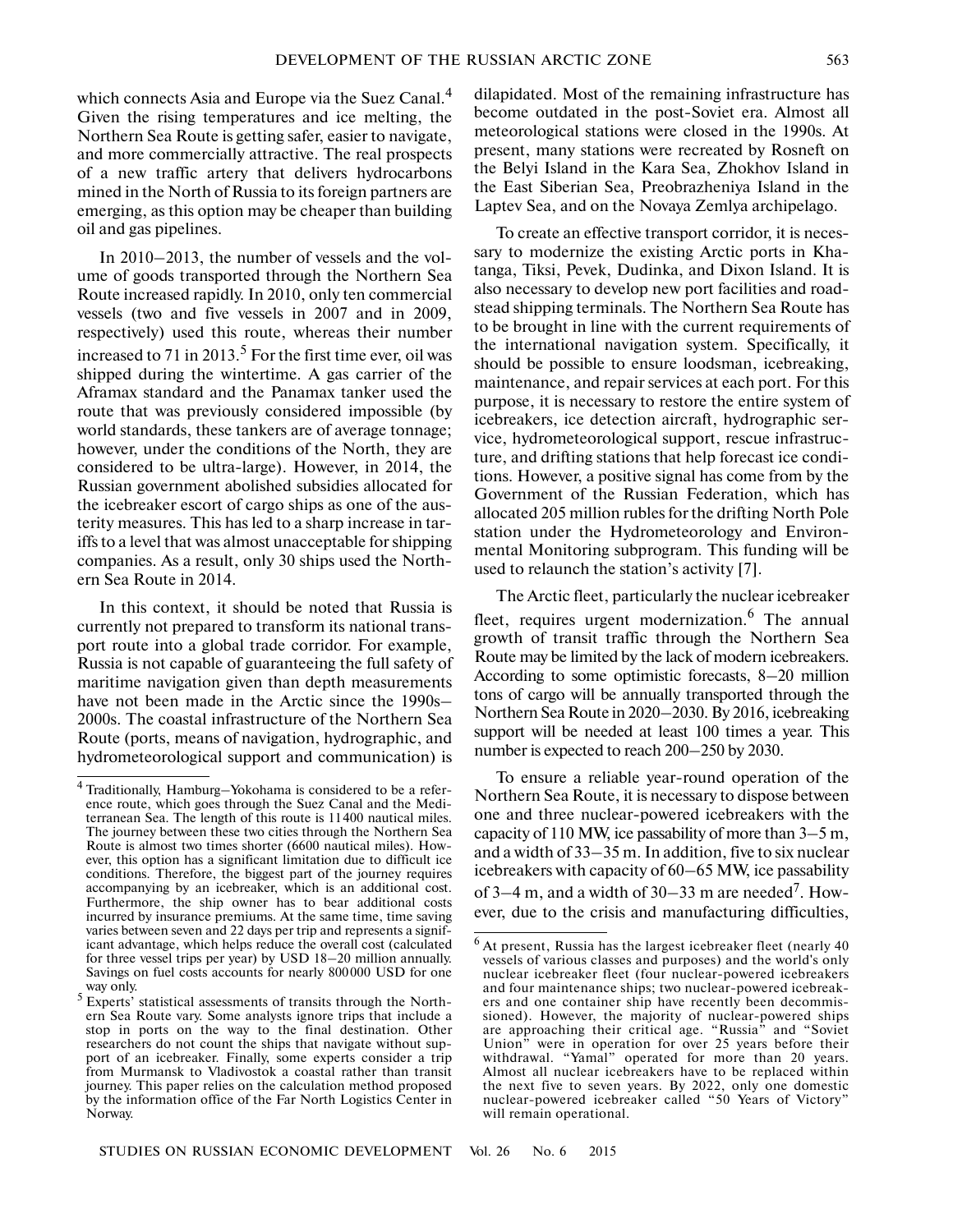public investment in the construction of blueprints and serial nuclear icebreakers planned for 2015–2016 will be reduced and postponed until 2017 or later.<sup>8</sup> Experts believe that this will cause a delay in the com missioning of blueprints and serial icebreakers until 2019 and 2020, respectively.

It should also be noted that the demand for ships as means of transportation of conventional cargo is decreasing. Transportation of oil, gas, and ore, which has come to the forefront, requires the use of special ized means of transport. For example, once the con struction works of the Sabetta port are completed, a fleet of sixteen Arctic LNG carriers supported by Rus sian icebreakers will be required to ensure year-round navigation for the development of the Yuzhno-Tam beyskoe minefield and export of LNG and gas con densate under the Yamal LNG project.

In 2013, the production capacity of the Arctic ports was estimated at the level of 72 million tons per year, whereas the real turnover reached 46 million tons (approximately 8% of the country's total turnover), i.e., the consumed capacity of the port was about 60%. In the medium term, the construction of the Sabetta port will result in an increase in the turnover by nearly 16.5 million tons. The construction of the Arctic oil export terminal on the Yamal Peninsula and the reconstruction of the Murmansk commercial port will increase the capacity by 8.5 and 2 million tons, respectively. As estimated by Ros morport, the annual port capacity of the Arctic basin will increase to 115 million tons by 2030 [9].

As estimated by the United Shipbuilding Corpora tion, the development of the Arctic shelf will require deploying a fleet of 50 platforms and terminals, as well as 85 transport and 100 auxiliary vessels by 2030.

By 2022–2025, about 30 support vessels of various classes and ten mining platforms will have to be pro duced by the Russian shipbuilding industry only.

*Reconstruction of the regional military infrastruc ture.* In recent years, the Russian Armed Forces have intensified the reconstruction of military infrastruc ture in the Arctic. Specifically, in December 2014, a new Joint Strategic Command called Sever was cre ated within the structure of the Armed Forces based on the forces and means of the Northern Fleet (pulled out of the Western Military District). The creation of the Command will be finalized by 2017. In particular, the Northern fleet will include two Arctic Army Brigades. The units will fulfill the following tasks: patrolling of the coastal zone, protecting facilities and territories along the shores of the northern seas and the Arctic Ocean, escorting of ships along the Northern Sea Route, and demonstrating the Russian military pres ence in the Arctic.

In January, the formation of the 80th separate motorcycle Arctic Infantry Brigade deployed in the Alakurtti village of the Murmansk region was com pleted. It is expected to deploy the second Arctic bri gade (the 200th separate infantry brigade) in Pechenga (Yamal Nenets Autonomous District) by 2016.

By the end of 2015, it is planned to complete the extension of a military group on the Kotel'nii Island (Novosibirsk Islands archipelago), which will deploy the 99th Task Force of the Northern Fleet. It includes coastal missile and anti-aircraft missile units, as well as radar lighting and logistics units. Specialized facilities of the Arctic infrastructure, e.g., the construction of Severnii Klever military town are being deployed [10].

In addition, modular towns of the Polyarnaya Zvezda standard are currently built on the following islands: Alexander Land (archipelago of Franz Josef Land), Novaya Zemlya, Wrangel, and Cape Otto Schmidt. They will host radar stations and aircraft guidance points. It is expected that the reconstruction of the air defense infrastructure on the Arctic islands will be completed by October 2015. It is also planned to strengthen the naval forces of the Border Service of

the Russian Federation.<sup>9</sup>

Furthermore, the Arctic aerodromes are being rebuilt. Until recently, the most distant point of the polar building was Severomorsk-1. At present, this

 $7$  The Government of the Russian Federation is planning to build three nuclear-powered icebreakers by 2020. The Baltic plant launched the production of the first vessel, a universal icebreaker of LK-60YA type (Project 22220), in 2012. The electric power of the Rhythm-200 reactor is 60 MW (thermal power of 175 MW). The breadth is 34 m. The nuclear icebreaker will be able to operate independently in the Arctic on a year-round basis. An important feature of the LC 60YA is its double-draft design. Thanks to the installed rapid ballast system, the icebreaker can change the draft from 8.5 to 10.5 m in four hours only. Thus, the icebreaker will be able to operate both in the ocean and in shallow areas, including the estuaries of Siberian rivers. The project cost is approximately 37 billion rubles. The operation of the principal vessel is scheduled for start in 2018. It is planned to launch two nuclear-powered icebreakers in this series in 2019 and 2020 (42 billion and 44 billion rubles are allocated for the second and the third icebreakers, respectively). In spring 2016, it is expected to put the nuclear lighter called the Northern Sea Route into operation after its renovation. The lighter will provide access to the North, and sup port shelf development, and exploration of Pavlovskii lead and zinc ore deposits in Novaya Zemlya. Furthermore, a competition will be announced in 2014 to design a nuclear icebreaker with capacity of 110 MW under the Leader project. It will be the world's largest ice breaker with multihull design, which will be able to lay a wider chan nel than the existing icebreakers. It will also provide year-round navi gation of vessels with deadweight of up to 150000 t from the Cape Zhelanii to the Bering Strait with an average speed of ten knots).

<sup>8</sup> Specifically, 5 million rubles will be allocated for the construction of the blueprint icebreaker in 2015 instead of the planned 7.9 billion rubles. In 2016, only 583.6 million rubles will be allocated for the same purpose, instead of the planned 5.6 billion rubles [8].

For example, in late May 2015, a principal patrol boat of rank 1 (Project 22100, Ocean code), designed for the Coast Guard of the Federal Border Service of the Russian Federation, has left Zelenodol'sk for tests. Ships of this type will operate in the northwest Pacific, Arctic, and non-Arctic freezing seas of Rus sia. The ships are equipped with ice-strengthened hulls, which enables them to pass through 80-cm bridges between ice holes. Autonomous navigation can last for about 60 days. May 24, 2015, JSC Zeledolskii Shipbuilding Plant n.a. Gorkii and the Federal Security Service signed a 17.2 billion rubles contract for the construction of two production vessels provided with Rus sian equipment instead of imported technology [11].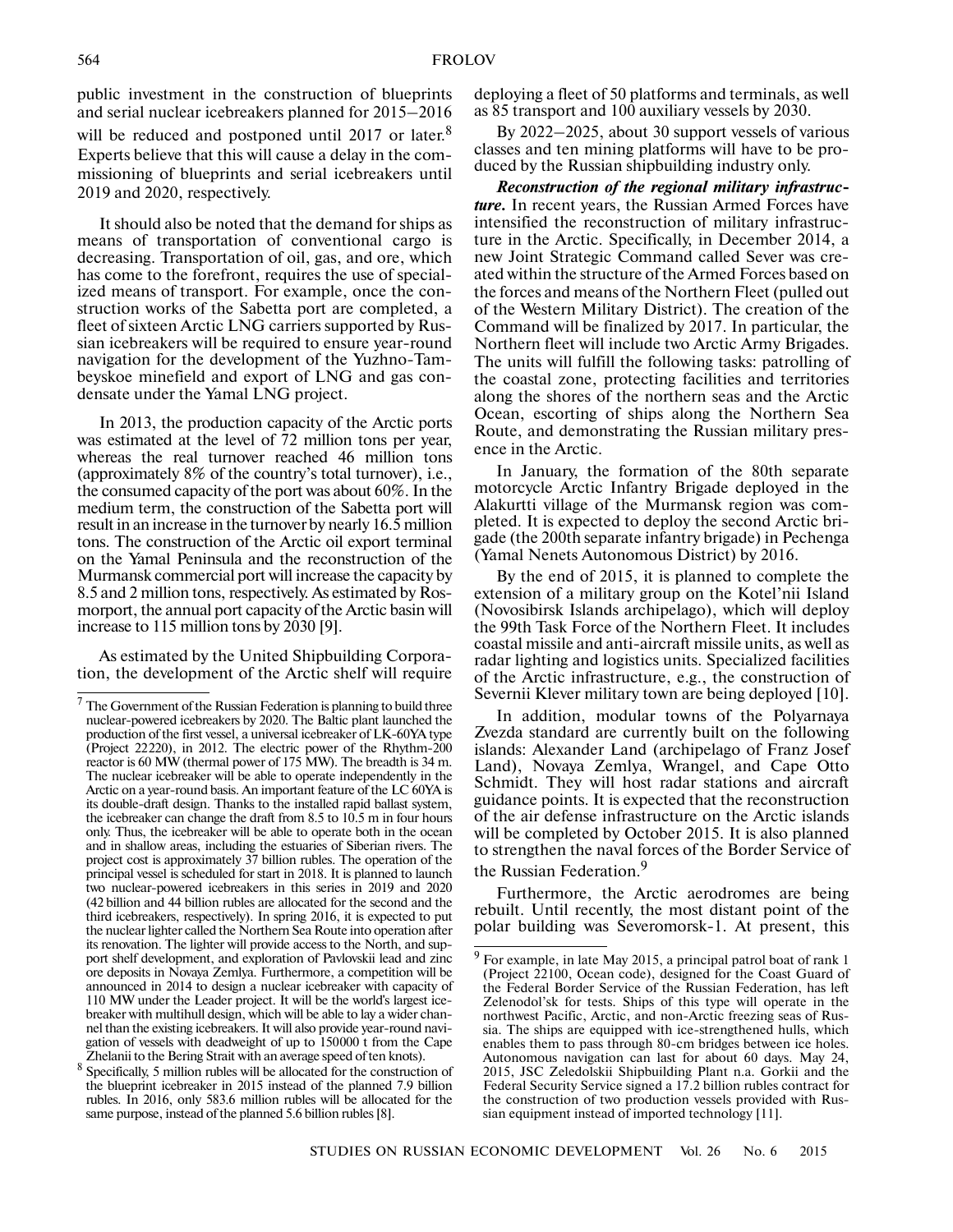aerodrome is almost complete; it only needs to be pro vided with radiotechnical equipment. Furthermore, it is planned to rebuild aerodromes on the Novosibirsk Islands, Vorkuta, Naryan-Mar, Noril'sk (Alykel), Anderma, Rogachevo, and Nagurskoe, among others. A collocated airport in Naryan-Mar and a number of other airports will be reconstructed. Specifically, the Arctic Tiksi airport will be modernized in 2015. Start ing from 2017, it will become a permanent base for Su- 27M3 and/or Su-35S frontline aircraft and MiG- 31BM interceptors. Furthermore, MiG-31 will be deployed in the airport of Anadyr. Overall, it is planned to clean up more than a hundred runways of military aerodromes by 2025.

New military camps will be built along the North ern Sea Route.

Spetsstroii of Russia was allocated more than 6 bil lion rubles for the reconstruction of radar stations and points of guidance on the islands of several archipela gos, namely Severnaya Zemlya, Novaya Zemlya, and Franz Josef Land. In early October 2014, air defenses units started their experimental combat duty on the islands of Wrangel and Kotel'nii, and at Cape Otto Schmidt. In total, ten air target detection positions are reerected on the Arctic coast. Several sites will be equipped with autonomous radar stations that can operate 24 hours a day without supporting staff.

The Air Defense Forces are reequipped with the track-headed radar complex of dual-use (Sopka-2). This complex is designed by the newly created Research and Production Organisation Actaris for intelligence and airspace control at a range of up to 400 km and at an altitude of 30 km. Sky-ME radar complexes can detect airborne targets at a range of over 1000 km. Ten of these radars will be deployed in 2014. The first Sopka-2 has been on combat duty on Kotel'nii Island since the summer of 2014.

However, all these efforts are still insufficient to protect the Yamal Peninsula. The Northern Fleet can maintain control over the islands and archipelagos of the Arctic seas and the coast. It can also cover the deployment of submarines to blow a missile strike, but it cannot protect Yamal.

First, it is necessary to expand the Northern Fleet in order to prevent the access of potential enemy ships to the Barents Sea, or keep them beyond the range of cruise missiles. For this purpose, it is necessary not only to build new warships, but also to create new mil itary naval bases in the Arctic. As part of this task, one can suggest to consider the deployment of the North ern Fleet both on the Kola Peninsula and on Novaya Zemlya, particularly in the bays of the southern part of the archipelago.

Secondly, it is necessary to strengthen the air defense/missile defense systems around the Yamal based on the deployment of the S-400 surface-to-air missile system, and in the long term S-500 in order to prevent possible destruction of the mining industry

facilities by air or missile strikes by a potential oppo nent. The regional landscape allows one to create at least three lines of defense:

1) the external line is Kola Peninsula–Franz Josef Land–Severnaya Zemlya;

2) the medium line is Ukhta–Novaya Zemlya– Dixon;

3) the domestic line is Yamal and the surrounding areas.

Yamal can be defended from the air from Novaya Zemlya, which has a strategic position that covers the most likely direction of an attack.

The defense of Yamal requires major restructuring of the Arctic units of the Russian Armed Forces and a significant reorganization of the Northern Fleet. Spe cifically, this task requires not only increasing the quantity, but also improving the quality of the armed forces and navies, including the design of special com bat vehicles for the Arctic region and new types of ves sels, such as military diesel-electric icebreakers.

#### **CONCLUSIONS**

The analysis of the open source materials shows that, in 2011–2012, work aimed at reconstructing closely interrelated transport and military infrastruc ture in the Russian Arctic significantly intensified. Furthermore, both the state and private businesses, the latter of which are mainly engaged in the develop ment of previously inaccessible mining fields and the construction of the necessary infrastructure, actively take part in this process.

Nevertheless, the timeline and focus of the plans commissioning the objects of infrastructure (including ships) demonstrate a lack of coherence and coordina tion between public organizations, including the Rus sian Defense Ministry units, and other law-enforce ment agencies, as well as private businesses. This leads to the duplication of costs spent on similar activities.

The establishment of the State Commission for Arctic Development is aimed at strengthening the coordination of the development in the region. How ever, it does not involve any scientific or expert sup port, which would be provided to the entire complex of the related, incoherent targeted programs.

Therefore, it is important to provide dedicated funding for a research center, which would coordinate complex scientific and expert support and bridge the existing public programs, which focus on a highly complex object, which is difficult to coordinate, such as the Arctic. This center is required to analyze differ ent types of risks, and build a tree of objectives (sub goals) for related programs that correspond to a com plex system in view of an uncertain duration and vol ume of funding allocated for these programs.

The proposed research center can be organized based on the existing State Research Center of the